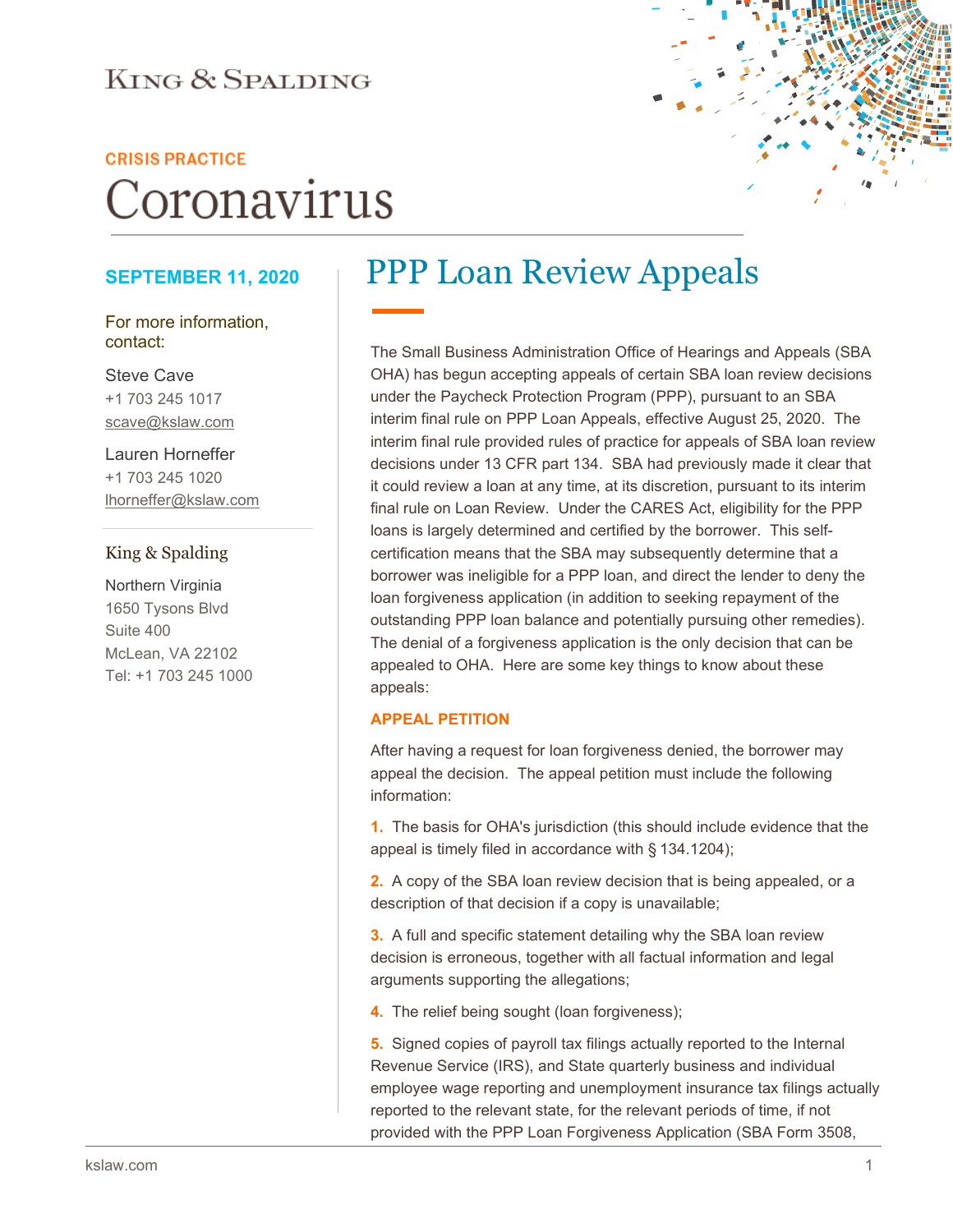

SBA Form 3508EZ, or lender's equivalent), or an explanation as to why they are not relevant or not available;

- **6.** Signed copies of applicable federal tax returns actually filed with the IRS with appropriate schedules (e.g., IRS Form 1040 with Schedule C/F) documenting income for self-employed individuals or partners in a partnership, if not provided with the PPP Borrower Application Form (SBA Form 2483 or lender's equivalent), or an explanation as to why they are not relevant or not available; and
- **7.** The name, address, telephone number, email address and signature of the appellant or its attorney.

Although these requirements are generally consistent with OHA's rules, they add financial information that is integral to assessing compliance with PPP requirements, and eligibility more broadly.

#### **FILING PROCESS**

The appeal petition must be served on the Associate General Counsel for Litigation, U.S. Small Business Administration, 409 Third Street SW, Washington, DC 20416, OLITService@sba.gov. In addition to the appeal petition, appellants must attach a signed certificate of service meeting the requirements of 13 CFR § 134.204(d).

#### **TIMELINESS**

Appeal petitions must be filed within *30 calendar days* of (i) the appellant's receipt of the final SBA loan review decision, or (ii) notification by the lender of the final SBA loan review decision, *whichever is earlier*. Untimely petitions will be dismissed.

#### **STANDING**

Only borrowers on a PPP loan for which SBA has issued a final SBA loan review decision has standing to appeal the decision to OHA. Individual owners of a borrower and lenders do not have standing to appeal. Borrowers may not appeal a *lender's* decision regarding PPP loans to OHA but must instead appeal that decision to SBA. Appeals may be dismissed for lack of standing.

#### **ADMINISTRATIVE RECORD**

Upon receipt of an appeal, the matter will be assigned to an Administrative Law Judge or Administrative Judge who will issue a Notice and Order establishing a deadline for production of the administrative record. Typically, the administrative record is due 20 calendar days after the issuance of the Notice and Order and the record will close 45 calendar days from OHA's receipt of the appeal.

SBA is required to produce all relevant documents that it considered in making its final decision, though it may claim privilege to certain materials. The record must be certified and authenticated as complete and correct. The appellant may object within *10 calendar days* to any privilege claims or to the absence of any document in the administrative record that the appellant believes should have been included.

Evidence beyond the record and discovery are generally not permitted in OHA's appellate proceedings. SBA may request discovery and the Judge may permit it upon a showing of good cause. The Judge may order an oral hearing upon concluding there is a genuine dispute of material fact that cannot be resolved without taking testimony and confronting witnesses.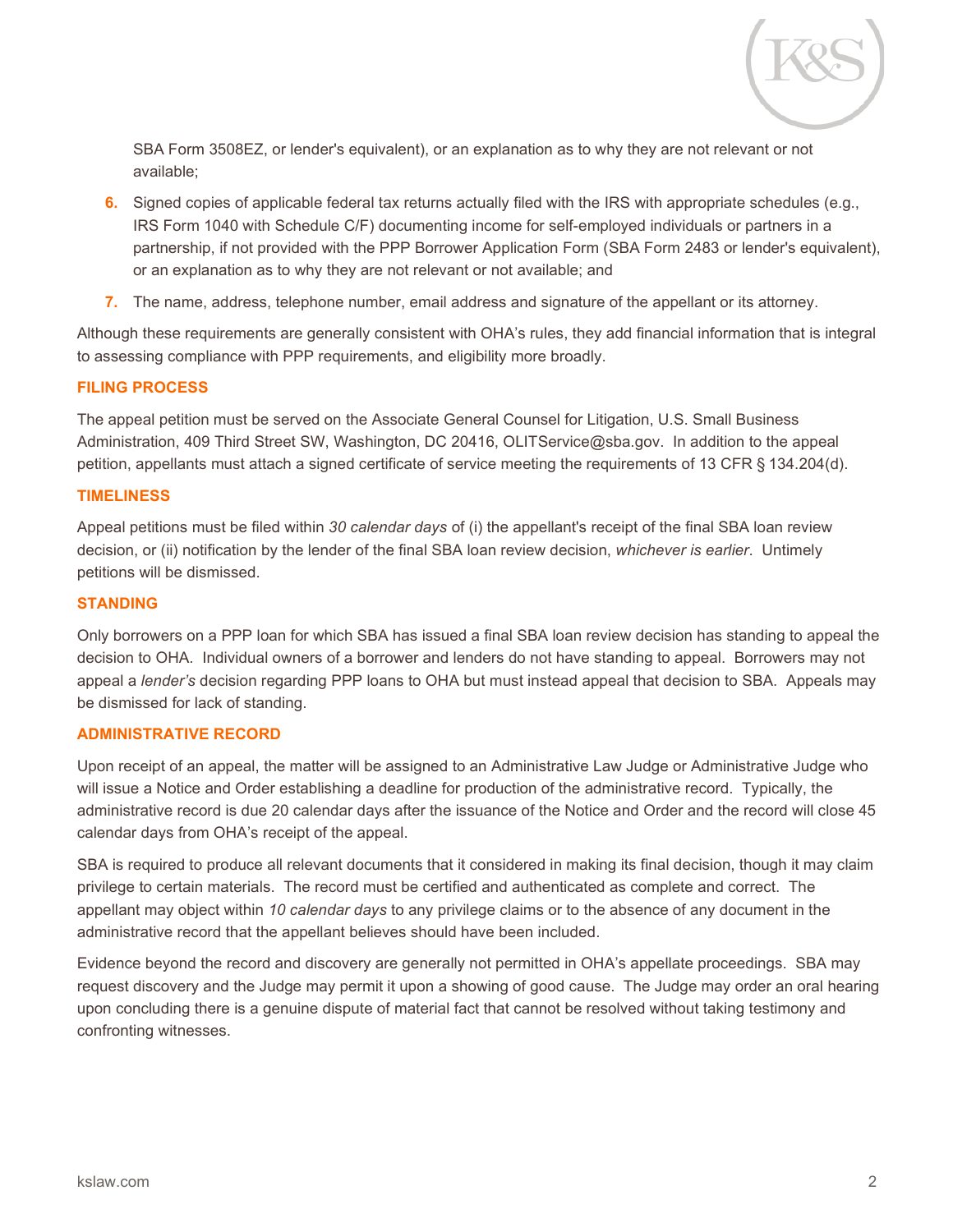

#### **CONFIDENTIAL INFORMATION**

If a filing or other submission made pursuant to an appeal contains confidential business and financial information, personally identifiable information, source selection sensitive information, income tax returns, or other exempt information, such information is not available to the public under the Freedom of Information Act.

SBA or the appellant may seek a protective order over any document or information filed pursuant to an appeal.

#### **SBA RESPONSE**

Prior to the close of record, SBA may respond to the appeal with a Response setting for the relevant facts and legal arguments to the issues presented on appeal. No reply to the Response is permitted unless the Judge directs otherwise.

#### **DECISION**

The Judge will issue a decision within 45 calendar days of the close of record, containing findings of fact and conclusions of law. The standard of review for the Judge's decision is clear error of fact or law, and the appellant has the burden of proof. The clear error standard of review is highly deferential; the Judge must determine that a finding is unsupported by substantial, credible evidence.

The Judge's decision is only an initial decision, which appellant may request for review or request reconsideration.

#### **REMEDIES**

OHA may affirm, reverse, or remand an SBA loan review decision. If remanded, OHA will no longer have jurisdiction unless a new appeal is filed as a result of a new SBA loan review decision. Appellants are not entitled to recover attorney's fees under the Equal Access to Justice Act.

#### **APPEALS**

**Reconsideration**: OHA's decision may be reconsidered. Either SBA or the appellant may file a request for reconsideration with the Judge within 10 calendar days of service of the written decision. The request for reconsideration must clearly show an error of fact or law material to the decision. A Judge may also reconsider a decision on his or her own initiative within 20 calendar days of service of the written decision.

**Review by the SBA Administrator**: Any party, or SBA's Office of General Counsel, may file and serve a request for review by the Administrator within 30 calendar days of service of an initial decision or reconsidered initial decision. A borrower must request Administrator review in order to exhaust its administrative remedies and preserve its right to seek judicial review of an SBA final decision in a federal district court.

**District Court**: After an appellant has exhausted all administrative remedies, including review by the Administrator, it may file its appeal with a federal district court.

#### **CASE LAW**

OHA decisions are generally published and are available on SBA's website. So far, OHA has not yet issued any decisions on PPP Loan Review appeals. If appeals are filed promptly after the interim final rule, the decisions would likely be available approximately 90 days after filing (45 days for the record to close and 45 days for the Judge's decision). Until then, these appeals remain novel and the guiding case law in other OHA size protest decision will only be of limited use.